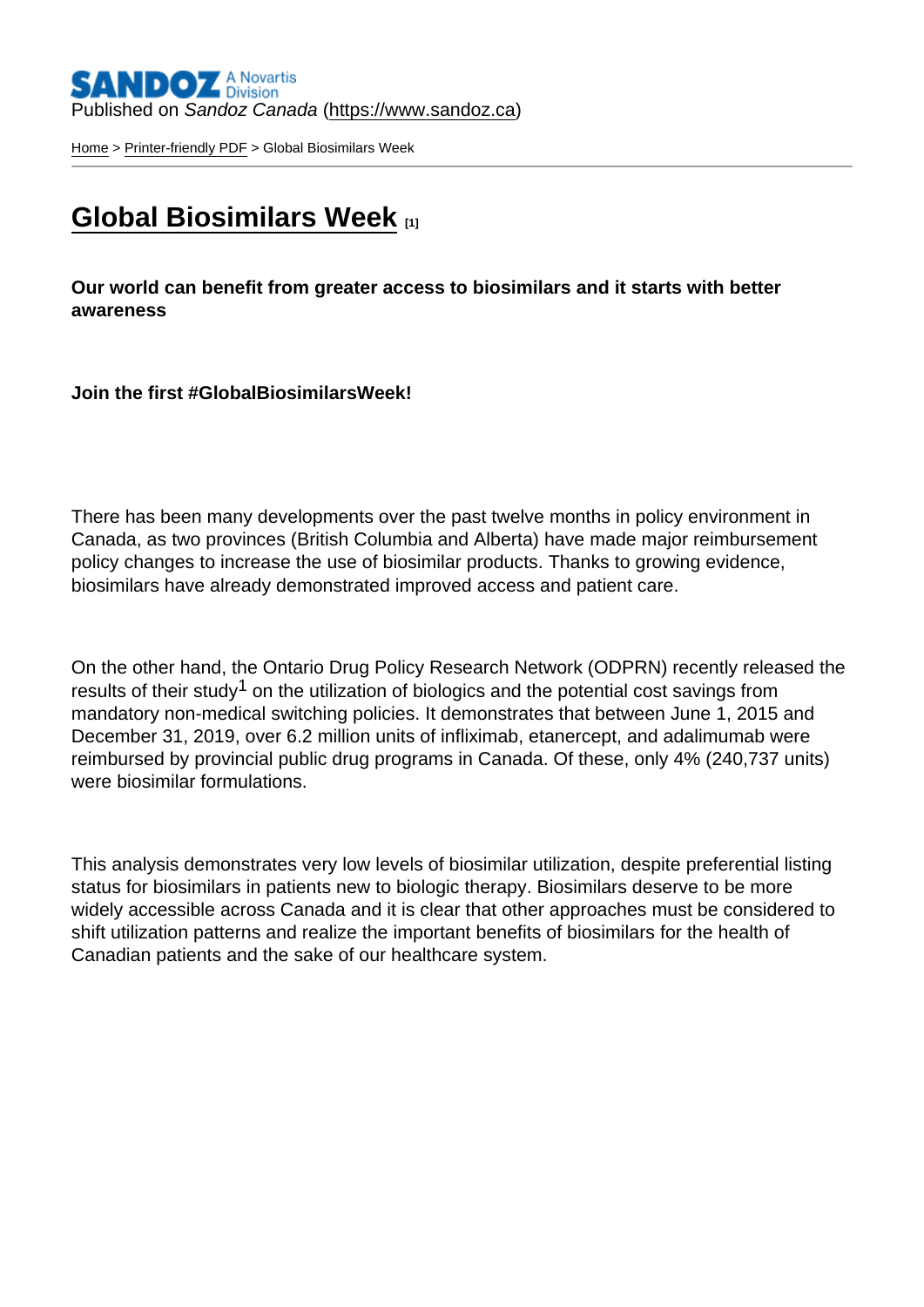Biosimilars also deserve to be better known. I believe that any initiative that can help patients, doctors and Canadians better understand biosimilars and learn more about their proven safety and efficacy as approved by Health Canada, as well as their benefits for our healthcare system, is extremely useful. I commend the International Generic and Biosimilar Medicines Association (IGBA) and its members for launching the first Global Biosimilars Week this year. In the same vein as the Biosimilars Generation campaign and dedicated website ( www.BiosimilarsGeneration.ca [2]) that Sandoz Canada launched last June, this new global initiative will help facilitate discussion of biosimilars and inform a generation of people worldwide who are interested in helping sustain our healthcare system.

The Global Biosimilars Week, held from November 16 to 20, seeks to educate patients, medical professionals, insurance providers and policymakers about biosimilars. Its various global and local initiatives will provide fact-based information and education about biosimilars, including patient testimonies, regulatory updates from around the world and evidence of how biosimilar medicines can continue to positively impact the lives of patients moving forward. The campaign website globalbiosimilarsweek.org represents an additional tool to which healthcare professionals, especially prescribing physicians, can direct their patients in order to have informed conversations with them about biosimilars.

Expanded use of biosimilars could benefit not only patients and their healthcare providers, but also policymakers and every one of us. Biologic medicines have transformed the treatment of many complex diseases. However, the cost of these medicines is also putting financial strain on our healthcare system. Increasing patient access to biosimilar medicines can safely and responsibly help alleviate this budget crunch by bringing economies and value to patients and to countries. Part of these savings could also be reinvested in novel therapies.

In the case of Canada, the ODPRN study<sup>1</sup> found that mandatory non-medical switching policies<sup>2</sup> introduced in all provinces in 2019 (etanercept and infliximab only) could generate \$239.6 million in national savings.

British Columbia and Alberta drug programs are already monitoring the impacts of their switching policies, which should alleviate stakeholder concerns and demonstrate the contribution of biosimilars to healthcare system financial sustainability. As the current pandemic continues to impose financial challenges on our health care systems, provincial governments in collaboration with all stakeholders should promptly take action to improve access to biosimilars, including by adopting well-controlled switch policies.

As a global leader and a pioneer in biosimilars research, development, manufacturing and commercialization, Sandoz is committed to greater patient access to biosimilar medicines and educating the new Biosimilars Generation. As the Head of Biosimilars at Sandoz, I proudly support the Global Biosimilars Week and hope it will contribute to opening people's eyes about biosimilars.

- 1. ODPRN ? Crosby, M., Tadrous, M., & Gomes, T. (2020). Potential Cost Implications of Mandatory Non?Medical Switching Policies for Biologics for Rheumatic Conditions and Inflammatory Bowel Disease in Canada. Clinical Pharmacology & Therapeutics.
- 2. Switching policies are policies that change coverage for specific biologic medicines. Under a switching policy, patients and their prescribers have a certain period to discuss switching from an originator brand to a biosimilar brand.